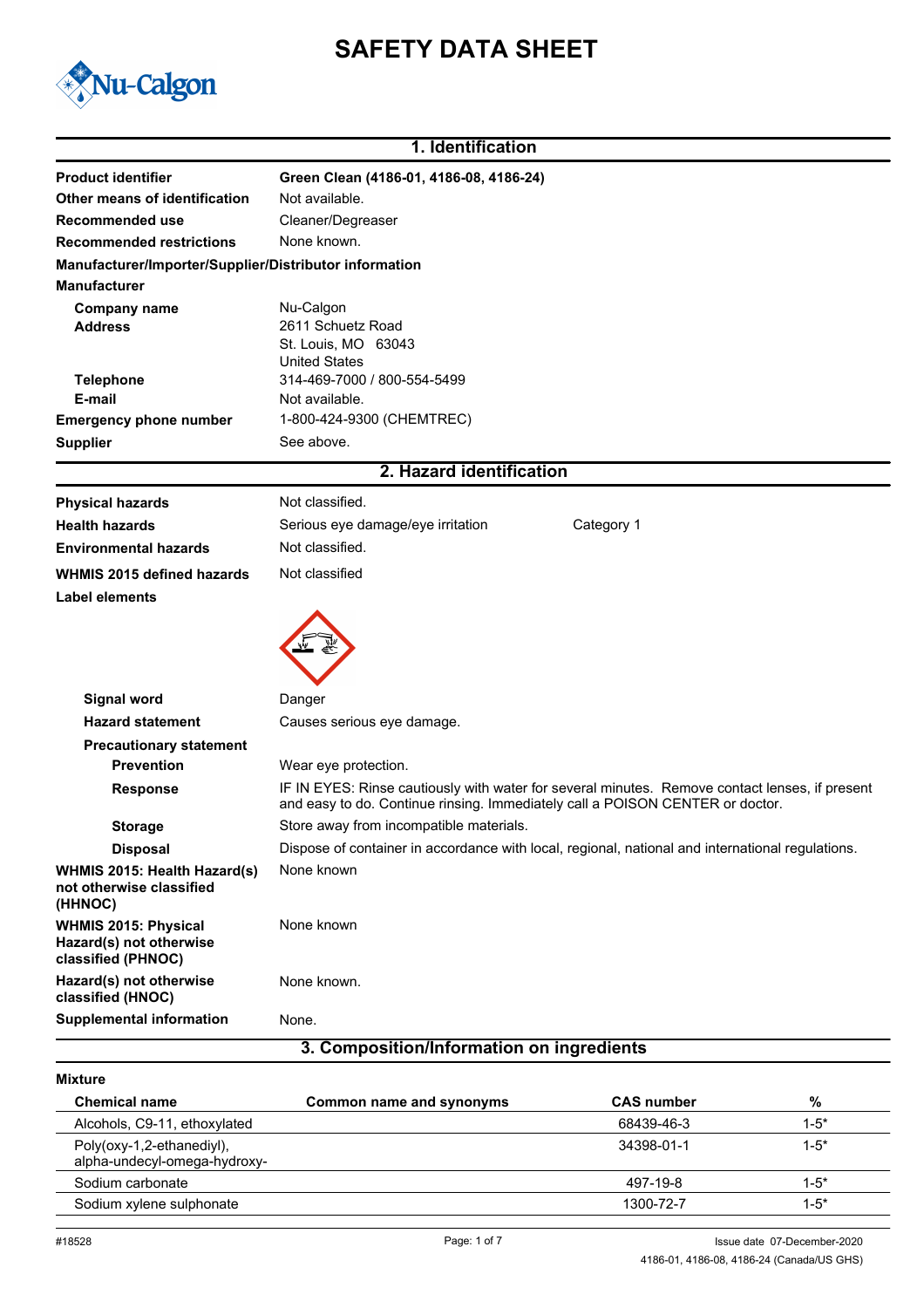All concentrations are in percent by weight unless ingredient is a gas. Gas concentrations are in percent by volume.

#### **Composition comments**

US GHS: The exact percentage (concentration) of composition has been withheld as a trade secret in accordance with paragraph (i) of §1910.1200.

\*CANADA GHS: The exact percentage (concentration) of composition has been withheld as a trade secret.

|                                                                              | 4. First-aid measures                                                                                                                                                                                                                                                                                                                                                                                                                  |  |  |
|------------------------------------------------------------------------------|----------------------------------------------------------------------------------------------------------------------------------------------------------------------------------------------------------------------------------------------------------------------------------------------------------------------------------------------------------------------------------------------------------------------------------------|--|--|
| <b>Inhalation</b>                                                            | If symptoms develop move victim to fresh air. If symptoms persist, obtain medical attention.                                                                                                                                                                                                                                                                                                                                           |  |  |
| <b>Skin contact</b>                                                          | Flush with cool water. Wash with soap and water. Obtain medical attention if irritation persists.                                                                                                                                                                                                                                                                                                                                      |  |  |
| Eye contact                                                                  | IF IN EYES: Rinse cautiously with water for several minutes. Remove contact lenses, if present<br>and easy to do. Continue rinsing. Immediately call a POISON CENTER or doctor.                                                                                                                                                                                                                                                        |  |  |
| Ingestion                                                                    | Rinse mouth. Do not induce vomiting. If vomiting occurs naturally, have victim lean forward to<br>reduce risk of aspiration. Never give anything by mouth if victim is unconscious or is convulsing.<br>Obtain medical attention.                                                                                                                                                                                                      |  |  |
| <b>Most important</b><br>symptoms/effects, acute and<br>delayed              | Severe eye irritation. Symptoms may include stinging, tearing, redness, swelling, and blurred<br>vision. Permanent eye damage including blindness could result.                                                                                                                                                                                                                                                                        |  |  |
| Indication of immediate<br>medical attention and special<br>treatment needed | Provide general supportive measures and treat symptomatically. Symptoms may be delayed.                                                                                                                                                                                                                                                                                                                                                |  |  |
| <b>General information</b>                                                   | If you feel unwell, seek medical advice (show the label where possible). Show this safety data<br>sheet to the doctor in attendance. Avoid contact with eyes and skin. Keep out of reach of children.                                                                                                                                                                                                                                  |  |  |
|                                                                              | 5. Fire-fighting measures                                                                                                                                                                                                                                                                                                                                                                                                              |  |  |
| Suitable extinguishing media                                                 | Water fog. Foam. Dry chemical powder. Carbon dioxide (CO2).                                                                                                                                                                                                                                                                                                                                                                            |  |  |
| <b>Unsuitable extinguishing</b><br>media                                     | Do not use water jet as an extinguisher, as this will spread the fire.                                                                                                                                                                                                                                                                                                                                                                 |  |  |
| Specific hazards arising from<br>the chemical                                | During fire, gases hazardous to health may be formed.                                                                                                                                                                                                                                                                                                                                                                                  |  |  |
| Special protective equipment<br>and precautions for firefighters             | Self-contained breathing apparatus and full protective clothing must be worn in case of fire.                                                                                                                                                                                                                                                                                                                                          |  |  |
| <b>Fire-fighting</b><br>equipment/instructions                               | Move containers from fire area if you can do so without risk.                                                                                                                                                                                                                                                                                                                                                                          |  |  |
| <b>Specific methods</b>                                                      | Use standard firefighting procedures and consider the hazards of other involved materials.                                                                                                                                                                                                                                                                                                                                             |  |  |
| <b>General fire hazards</b>                                                  | No unusual fire or explosion hazards noted.                                                                                                                                                                                                                                                                                                                                                                                            |  |  |
| <b>Hazardous combustion</b><br>products                                      | May include and are not limited to: Oxides of carbon. Oxides of sulfur.                                                                                                                                                                                                                                                                                                                                                                |  |  |
|                                                                              | 6. Accidental release measures                                                                                                                                                                                                                                                                                                                                                                                                         |  |  |
| Personal precautions,<br>protective equipment and<br>emergency procedures    | Keep unnecessary personnel away. Keep people away from and upwind of spill/leak. Wear<br>appropriate protective equipment and clothing during clean-up. Do not touch damaged containers<br>or spilled material unless wearing appropriate protective clothing. Ensure adequate ventilation.<br>Local authorities should be advised if significant spillages cannot be contained. For personal<br>protection, see section 8 of the SDS. |  |  |
| <b>Methods and materials for</b><br>containment and cleaning up              | Large Spills: Stop the flow of material, if this is without risk. Dike the spilled material, where this is<br>possible. Absorb in vermiculite, dry sand or earth and place into containers. Following product<br>recovery, flush area with water.                                                                                                                                                                                      |  |  |
|                                                                              | Small Spills: Wipe up with absorbent material (e.g. cloth, fleece). Clean surface thoroughly to<br>remove residual contamination.                                                                                                                                                                                                                                                                                                      |  |  |
|                                                                              | Never return spills to original containers for re-use. For waste disposal, see section 13 of the SDS.                                                                                                                                                                                                                                                                                                                                  |  |  |
| <b>Environmental precautions</b>                                             | Avoid discharge into drains, water courses or onto the ground. Do not discharge into lakes,<br>streams, ponds or public waters.                                                                                                                                                                                                                                                                                                        |  |  |
|                                                                              | 7. Handling and storage                                                                                                                                                                                                                                                                                                                                                                                                                |  |  |
| Precautions for safe handling                                                | Avoid contact with eyes, skin and clothing. Provide adequate ventilation. Wear appropriate<br>personal protective equipment. Wash thoroughly after handling. Use good industrial hygiene<br>practices in handling this material. When using do not eat or drink.                                                                                                                                                                       |  |  |
| Conditions for safe storage,<br>including any incompatibilities              | Store in tightly closed container. Store in a closed container away from incompatible materials.<br>Keep out of reach of children.                                                                                                                                                                                                                                                                                                     |  |  |
|                                                                              | 8. Exposure controls/Personal protection                                                                                                                                                                                                                                                                                                                                                                                               |  |  |
| <b>Occupational exposure limits</b>                                          | No exposure limits noted for ingredient(s).                                                                                                                                                                                                                                                                                                                                                                                            |  |  |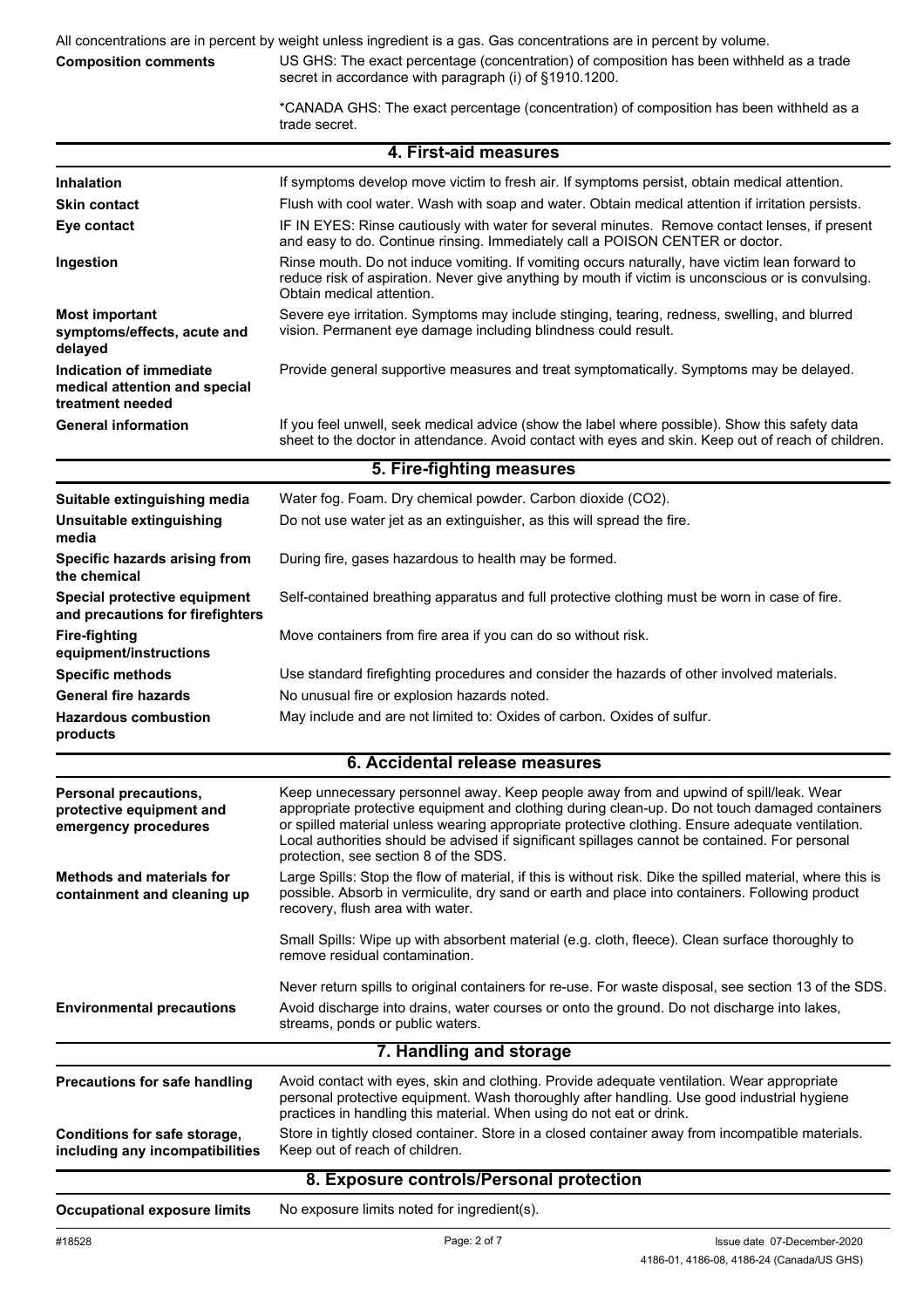| <b>Biological limit values</b>           | No biological exposure limits noted for the ingredient(s).                                                                                                                                                                                                                                                                                                                                             |  |
|------------------------------------------|--------------------------------------------------------------------------------------------------------------------------------------------------------------------------------------------------------------------------------------------------------------------------------------------------------------------------------------------------------------------------------------------------------|--|
| Appropriate engineering<br>controls      | Good general ventilation (typically 10 air changes per hour) should be used. Ventilation rates<br>should be matched to conditions. If applicable, use process enclosures, local exhaust ventilation,<br>or other engineering controls to maintain airborne levels below recommended exposure limits. If<br>exposure limits have not been established, maintain airborne levels to an acceptable level. |  |
|                                          | Individual protection measures, such as personal protective equipment                                                                                                                                                                                                                                                                                                                                  |  |
| Eye/face protection                      | Wear safety glasses with side shields.                                                                                                                                                                                                                                                                                                                                                                 |  |
| <b>Skin protection</b>                   |                                                                                                                                                                                                                                                                                                                                                                                                        |  |
| <b>Hand protection</b>                   | Impervious gloves. Confirm with reputable supplier first.                                                                                                                                                                                                                                                                                                                                              |  |
| Other                                    | Wear suitable protective clothing. As required by employer code.                                                                                                                                                                                                                                                                                                                                       |  |
| <b>Respiratory protection</b>            | Where exposure guideline levels may be exceeded, use an approved NIOSH respirator.<br>Respirator should be selected by and used under the direction of a trained health and safety<br>professional following requirements found in OSHA's respirator standard (29 CFR 1910.134),<br>CAN/CSA-Z94.4 and ANSI's standard for respiratory protection (Z88.2).                                              |  |
| <b>Thermal hazards</b>                   | Not applicable.                                                                                                                                                                                                                                                                                                                                                                                        |  |
| <b>General hygiene</b><br>considerations | Always observe good personal hygiene measures, such as washing after handling the material<br>and before eating, drinking, and/or smoking. Routinely wash work clothing and protective<br>equipment to remove contaminants. When using do not eat or drink.                                                                                                                                            |  |

# **9. Physical and chemical properties**

| Appearance                                        | Clear           |
|---------------------------------------------------|-----------------|
| <b>Physical state</b>                             | Liquid.         |
| Form                                              | Liquid.         |
| Color                                             | Dark green      |
| Odor                                              | Lemon           |
| <b>Odor threshold</b>                             | Not available.  |
| pH                                                | 11.2            |
| Melting point/freezing point                      | Not available.  |
| Initial boiling point and boiling<br>range        | Not available.  |
| Pour point                                        | Not available.  |
| <b>Specific gravity</b>                           | Not available.  |
| <b>Partition coefficient</b><br>(n-octanol/water) | Not available   |
| <b>Flash point</b>                                | Not available   |
| <b>Evaporation rate</b>                           | Not available   |
| Flammability (solid, gas)                         | Not applicable. |
| Upper/lower flammability or explosive limits      |                 |
| <b>Flammability limit - lower</b><br>(%)          | Not available   |
| <b>Flammability limit - upper</b><br>(%)          | Not available   |
| Explosive limit - lower (%)                       | Not available.  |
| Explosive limit - upper (%)                       | Not available.  |
| Vapor pressure                                    | Not available   |
| Vapor density                                     | Not available   |
| <b>Relative density</b>                           | Not available.  |
| Solubility(ies)                                   | Not available   |
| <b>Auto-ignition temperature</b>                  | Not available   |
| <b>Decomposition temperature</b>                  | Not available.  |
| <b>Viscosity</b>                                  | Not available.  |
| <b>Other information</b>                          |                 |
| <b>Explosive properties</b>                       | Not explosive.  |
| <b>Oxidizing properties</b>                       | Not oxidizing.  |

# **10. Stability and reactivity**

Reactivity **Reactivity** This product may react with strong oxidizing agents. Reacts vigorously with acids.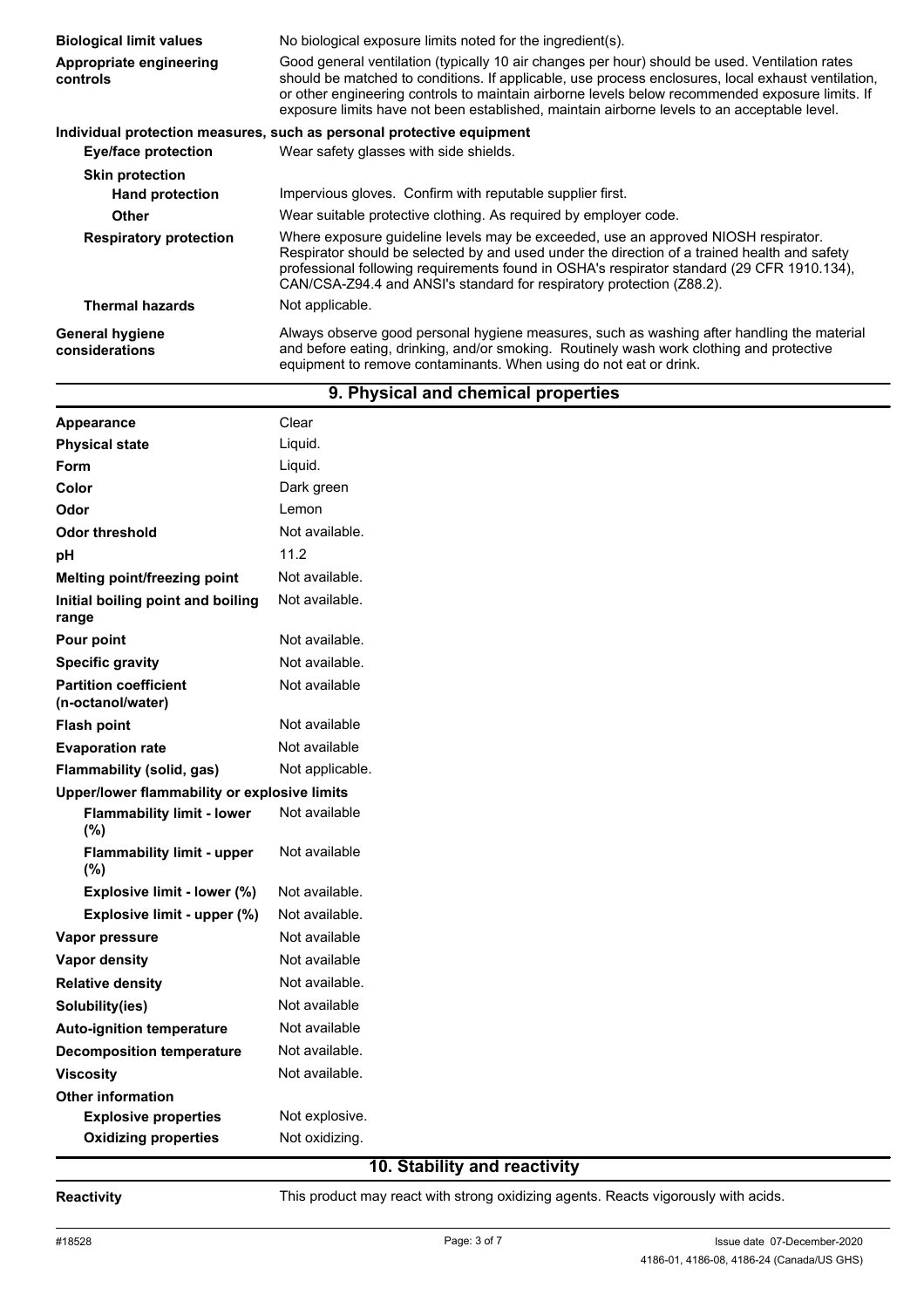| <b>Possibility of hazardous</b><br>reactions | No dangerous reaction known under conditions of normal use.                                                            |  |
|----------------------------------------------|------------------------------------------------------------------------------------------------------------------------|--|
| <b>Chemical stability</b>                    | Material is stable under normal conditions.                                                                            |  |
| <b>Conditions to avoid</b>                   | Keep away from heat, hot surfaces, sparks, open flames and other ignition sources. Do not mix<br>with other chemicals. |  |
| Incompatible materials                       | Strong oxidizing agents.                                                                                               |  |
| <b>Hazardous decomposition</b><br>products   | May include and are not limited to: Oxides of carbon. Oxides of sulfur.                                                |  |
| 11. Toxicological information                |                                                                                                                        |  |

| <b>Routes of exposure</b>                                                          | Eye, Skin contact, Inhalation, Ingestion.                                                                                                                       |  |  |
|------------------------------------------------------------------------------------|-----------------------------------------------------------------------------------------------------------------------------------------------------------------|--|--|
| Information on likely routes of exposure                                           |                                                                                                                                                                 |  |  |
| Ingestion                                                                          | May cause stomach distress, nausea or vomiting.                                                                                                                 |  |  |
| <b>Inhalation</b>                                                                  | No adverse effects due to inhalation are expected.                                                                                                              |  |  |
| <b>Skin contact</b>                                                                | No adverse effects due to skin contact are expected.                                                                                                            |  |  |
| Eye contact                                                                        | Causes serious eye damage.                                                                                                                                      |  |  |
| Symptoms related to the<br>physical, chemical and<br>toxicological characteristics | Severe eye irritation. Symptoms may include stinging, tearing, redness, swelling, and blurred<br>vision. Permanent eye damage including blindness could result. |  |  |

### **Information on toxicological effects**

### **Acute toxicity**

| Alcohols, C9-11, ethoxylated (CAS 68439-46-3)<br>Acute<br>Dermal<br>LD50<br>Rabbit<br>2000 mg/kg, 24 Hours, ECHA<br>Inhalation<br>LC50<br>> 1600 mg/m3, 4 Hours, ECHA<br>Rat<br>Oral<br>LD50<br>3488 mg/kg, ECHA<br>Rat<br>Poly(oxy-1,2-ethanediyl), alpha-undecyl-omega-hydroxy- (CAS 34398-01-1)<br><b>Acute</b><br>Dermal<br>LD50<br>Not available<br>Inhalation<br><b>LC50</b><br>Not available<br>Oral<br>LD50<br>Not available<br>Sodium carbonate (CAS 497-19-8)<br><b>Acute</b><br>Dermal<br>LD50<br>Rabbit<br>> 2000 mg/kg, ECHA<br>Inhalation<br><b>LC50</b><br>800 mg/m3, 2 Hours, ECHA<br>Guinea pig<br>1200 mg/m3, 2 Hours, ECHA<br>Mouse<br>Rat<br>2300 mg/m3, 2 Hours, ECHA<br>Oral<br>LD50<br>Rat<br>2800 mg/kg, ECHA, HSDB<br>Sodium xylene sulphonate (CAS 1300-72-7)<br><b>Acute</b><br>Dermal<br>LD50<br>Rabbit<br>> 2000 mg/kg, 24 Hours, ECHA<br>Inhalation<br><b>LC50</b><br>> 6.4 mg/L, 232 Minutes, ECHA<br>Rat<br>Oral<br>LD50<br>> 3346 mg/kg, ECHA<br>Rat<br>#18528<br>Page: 4 of 7<br>Issue date 07-December-2020 | <b>Components</b> | <b>Species</b> | <b>Test Results</b> |
|------------------------------------------------------------------------------------------------------------------------------------------------------------------------------------------------------------------------------------------------------------------------------------------------------------------------------------------------------------------------------------------------------------------------------------------------------------------------------------------------------------------------------------------------------------------------------------------------------------------------------------------------------------------------------------------------------------------------------------------------------------------------------------------------------------------------------------------------------------------------------------------------------------------------------------------------------------------------------------------------------------------------------------------------|-------------------|----------------|---------------------|
|                                                                                                                                                                                                                                                                                                                                                                                                                                                                                                                                                                                                                                                                                                                                                                                                                                                                                                                                                                                                                                                |                   |                |                     |
|                                                                                                                                                                                                                                                                                                                                                                                                                                                                                                                                                                                                                                                                                                                                                                                                                                                                                                                                                                                                                                                |                   |                |                     |
|                                                                                                                                                                                                                                                                                                                                                                                                                                                                                                                                                                                                                                                                                                                                                                                                                                                                                                                                                                                                                                                |                   |                |                     |
|                                                                                                                                                                                                                                                                                                                                                                                                                                                                                                                                                                                                                                                                                                                                                                                                                                                                                                                                                                                                                                                |                   |                |                     |
|                                                                                                                                                                                                                                                                                                                                                                                                                                                                                                                                                                                                                                                                                                                                                                                                                                                                                                                                                                                                                                                |                   |                |                     |
|                                                                                                                                                                                                                                                                                                                                                                                                                                                                                                                                                                                                                                                                                                                                                                                                                                                                                                                                                                                                                                                |                   |                |                     |
|                                                                                                                                                                                                                                                                                                                                                                                                                                                                                                                                                                                                                                                                                                                                                                                                                                                                                                                                                                                                                                                |                   |                |                     |
|                                                                                                                                                                                                                                                                                                                                                                                                                                                                                                                                                                                                                                                                                                                                                                                                                                                                                                                                                                                                                                                |                   |                |                     |
|                                                                                                                                                                                                                                                                                                                                                                                                                                                                                                                                                                                                                                                                                                                                                                                                                                                                                                                                                                                                                                                |                   |                |                     |
|                                                                                                                                                                                                                                                                                                                                                                                                                                                                                                                                                                                                                                                                                                                                                                                                                                                                                                                                                                                                                                                |                   |                |                     |
|                                                                                                                                                                                                                                                                                                                                                                                                                                                                                                                                                                                                                                                                                                                                                                                                                                                                                                                                                                                                                                                |                   |                |                     |
|                                                                                                                                                                                                                                                                                                                                                                                                                                                                                                                                                                                                                                                                                                                                                                                                                                                                                                                                                                                                                                                |                   |                |                     |
|                                                                                                                                                                                                                                                                                                                                                                                                                                                                                                                                                                                                                                                                                                                                                                                                                                                                                                                                                                                                                                                |                   |                |                     |
|                                                                                                                                                                                                                                                                                                                                                                                                                                                                                                                                                                                                                                                                                                                                                                                                                                                                                                                                                                                                                                                |                   |                |                     |
|                                                                                                                                                                                                                                                                                                                                                                                                                                                                                                                                                                                                                                                                                                                                                                                                                                                                                                                                                                                                                                                |                   |                |                     |
|                                                                                                                                                                                                                                                                                                                                                                                                                                                                                                                                                                                                                                                                                                                                                                                                                                                                                                                                                                                                                                                |                   |                |                     |
|                                                                                                                                                                                                                                                                                                                                                                                                                                                                                                                                                                                                                                                                                                                                                                                                                                                                                                                                                                                                                                                |                   |                |                     |
|                                                                                                                                                                                                                                                                                                                                                                                                                                                                                                                                                                                                                                                                                                                                                                                                                                                                                                                                                                                                                                                |                   |                |                     |
|                                                                                                                                                                                                                                                                                                                                                                                                                                                                                                                                                                                                                                                                                                                                                                                                                                                                                                                                                                                                                                                |                   |                |                     |
|                                                                                                                                                                                                                                                                                                                                                                                                                                                                                                                                                                                                                                                                                                                                                                                                                                                                                                                                                                                                                                                |                   |                |                     |
|                                                                                                                                                                                                                                                                                                                                                                                                                                                                                                                                                                                                                                                                                                                                                                                                                                                                                                                                                                                                                                                |                   |                |                     |
|                                                                                                                                                                                                                                                                                                                                                                                                                                                                                                                                                                                                                                                                                                                                                                                                                                                                                                                                                                                                                                                |                   |                |                     |
|                                                                                                                                                                                                                                                                                                                                                                                                                                                                                                                                                                                                                                                                                                                                                                                                                                                                                                                                                                                                                                                |                   |                |                     |
|                                                                                                                                                                                                                                                                                                                                                                                                                                                                                                                                                                                                                                                                                                                                                                                                                                                                                                                                                                                                                                                |                   |                |                     |
|                                                                                                                                                                                                                                                                                                                                                                                                                                                                                                                                                                                                                                                                                                                                                                                                                                                                                                                                                                                                                                                |                   |                |                     |
|                                                                                                                                                                                                                                                                                                                                                                                                                                                                                                                                                                                                                                                                                                                                                                                                                                                                                                                                                                                                                                                |                   |                |                     |
|                                                                                                                                                                                                                                                                                                                                                                                                                                                                                                                                                                                                                                                                                                                                                                                                                                                                                                                                                                                                                                                |                   |                |                     |
|                                                                                                                                                                                                                                                                                                                                                                                                                                                                                                                                                                                                                                                                                                                                                                                                                                                                                                                                                                                                                                                |                   |                |                     |
|                                                                                                                                                                                                                                                                                                                                                                                                                                                                                                                                                                                                                                                                                                                                                                                                                                                                                                                                                                                                                                                |                   |                |                     |
|                                                                                                                                                                                                                                                                                                                                                                                                                                                                                                                                                                                                                                                                                                                                                                                                                                                                                                                                                                                                                                                |                   |                |                     |
|                                                                                                                                                                                                                                                                                                                                                                                                                                                                                                                                                                                                                                                                                                                                                                                                                                                                                                                                                                                                                                                |                   |                |                     |
|                                                                                                                                                                                                                                                                                                                                                                                                                                                                                                                                                                                                                                                                                                                                                                                                                                                                                                                                                                                                                                                |                   |                |                     |
|                                                                                                                                                                                                                                                                                                                                                                                                                                                                                                                                                                                                                                                                                                                                                                                                                                                                                                                                                                                                                                                |                   |                |                     |
|                                                                                                                                                                                                                                                                                                                                                                                                                                                                                                                                                                                                                                                                                                                                                                                                                                                                                                                                                                                                                                                |                   |                |                     |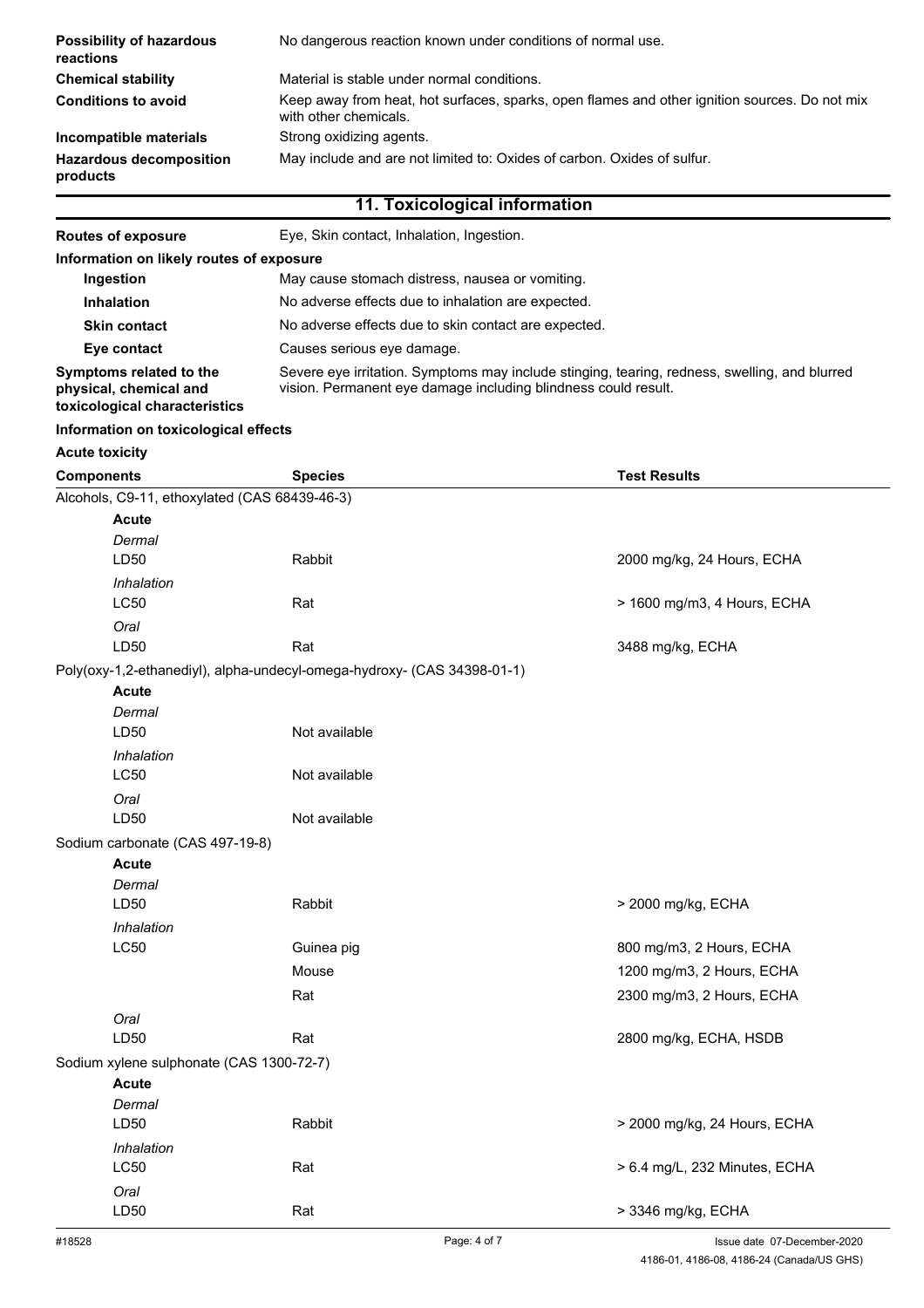| <b>Components</b>                                                             | <b>Species</b>                                                                                                      |                                                                              | <b>Test Results</b>          |  |
|-------------------------------------------------------------------------------|---------------------------------------------------------------------------------------------------------------------|------------------------------------------------------------------------------|------------------------------|--|
|                                                                               |                                                                                                                     |                                                                              | 6500 mg/kg, OECD SIDS        |  |
| <b>Skin corrosion/irritation</b>                                              |                                                                                                                     | Prolonged skin contact may cause temporary irritation.                       |                              |  |
| <b>Exposure minutes</b>                                                       | Not available.                                                                                                      |                                                                              |                              |  |
| Erythema value                                                                | Not available.                                                                                                      |                                                                              |                              |  |
| Oedema value                                                                  | Not available.                                                                                                      |                                                                              |                              |  |
| Serious eye damage/eye<br>irritation                                          |                                                                                                                     | Causes serious eye damage.                                                   |                              |  |
| <b>Corneal opacity value</b>                                                  | Not available.                                                                                                      |                                                                              |                              |  |
| <b>Iris lesion value</b>                                                      | Not available.                                                                                                      |                                                                              |                              |  |
| <b>Conjunctival reddening</b><br>value                                        | Not available.                                                                                                      |                                                                              |                              |  |
| Conjunctival oedema value                                                     | Not available.                                                                                                      |                                                                              |                              |  |
| <b>Recover days</b>                                                           | Not available.                                                                                                      |                                                                              |                              |  |
| Respiratory or skin sensitization                                             |                                                                                                                     |                                                                              |                              |  |
| <b>Respiratory sensitization</b>                                              | Not a respiratory sensitizer.                                                                                       |                                                                              |                              |  |
| <b>Skin sensitization</b>                                                     |                                                                                                                     | This product is not expected to cause skin sensitization.                    |                              |  |
| <b>Mutagenicity</b>                                                           | No data available to indicate product or any components present at greater than 0.1% are<br>mutagenic or genotoxic. |                                                                              |                              |  |
| Carcinogenicity                                                               | See below.                                                                                                          |                                                                              |                              |  |
| OSHA Specifically Regulated Substances (29 CFR 1910.1001-1052)<br>Not listed. |                                                                                                                     |                                                                              |                              |  |
| <b>Reproductive toxicity</b>                                                  |                                                                                                                     | This product is not expected to cause reproductive or developmental effects. |                              |  |
| <b>Teratogenicity</b>                                                         | Not available.                                                                                                      |                                                                              |                              |  |
| Specific target organ toxicity -<br>single exposure                           | Not classified.                                                                                                     |                                                                              |                              |  |
| Specific target organ toxicity -<br>repeated exposure                         | Not classified.                                                                                                     |                                                                              |                              |  |
| <b>Aspiration hazard</b>                                                      |                                                                                                                     | Not an aspiration hazard.                                                    |                              |  |
|                                                                               |                                                                                                                     | 12. Ecological information                                                   |                              |  |
| <b>Ecotoxicity</b>                                                            | See below                                                                                                           |                                                                              |                              |  |
| Ecotoxicological data<br><b>Components</b>                                    |                                                                                                                     | <b>Species</b>                                                               | <b>Test Results</b>          |  |
| Alcohols, C9-11, ethoxylated (CAS 68439-46-3)                                 |                                                                                                                     |                                                                              |                              |  |
| Fish                                                                          |                                                                                                                     | <b>Rainbow Trout</b>                                                         | 70.7 mg/L, 96 Hours          |  |
| <b>Aquatic</b>                                                                |                                                                                                                     |                                                                              |                              |  |
| Crustacea                                                                     | <b>EC50</b>                                                                                                         | Water flea (Daphnia magna)                                                   | 2.9 - 8.5 mg/L, 48 hours     |  |
| Fish                                                                          | LC50                                                                                                                | Fathead minnow (Pimephales promelas) 6 - 12 mg/L, 96 hours                   |                              |  |
| Poly(oxy-1,2-ethanediyl), alpha-undecyl-omega-hydroxy- (CAS 34398-01-1)       |                                                                                                                     |                                                                              |                              |  |
| <b>Aquatic</b>                                                                |                                                                                                                     |                                                                              |                              |  |
| Crustacea                                                                     | <b>EC50</b>                                                                                                         | Water flea (Daphnia magna)                                                   | 1.6 - 2.5 mg/L, 48 hours     |  |
| Fish                                                                          | LC50                                                                                                                | Fathead minnow (Pimephales promelas) 3.2 - 5 mg/L, 96 hours                  |                              |  |
| Sodium carbonate (CAS 497-19-8)                                               |                                                                                                                     |                                                                              |                              |  |
| Crustacea                                                                     | <b>EC50</b>                                                                                                         | Daphnia                                                                      | 265 mg/L, 48 Hours           |  |
| <b>Aquatic</b>                                                                |                                                                                                                     |                                                                              |                              |  |
| Crustacea                                                                     | <b>EC50</b>                                                                                                         | Water flea (Ceriodaphnia dubia)                                              | 156.6 - 298.9 mg/L, 48 hours |  |
| Fish                                                                          | LC50                                                                                                                | Bluegill (Lepomis macrochirus)                                               | 300 mg/L, 96 hours           |  |
|                                                                               |                                                                                                                     | No data is available on the degradability of any ingredients in the mixture. |                              |  |
| Persistence and degradability<br><b>Bioaccumulative potential</b>             |                                                                                                                     |                                                                              |                              |  |

**Mobility in soil** No data available. **Mobility in general** Not available.

**Other adverse effects No other** adverse environmental effects (e.g. ozone depletion, photochemical ozone creation potential, endocrine disruption, global warming potential) are expected from this component.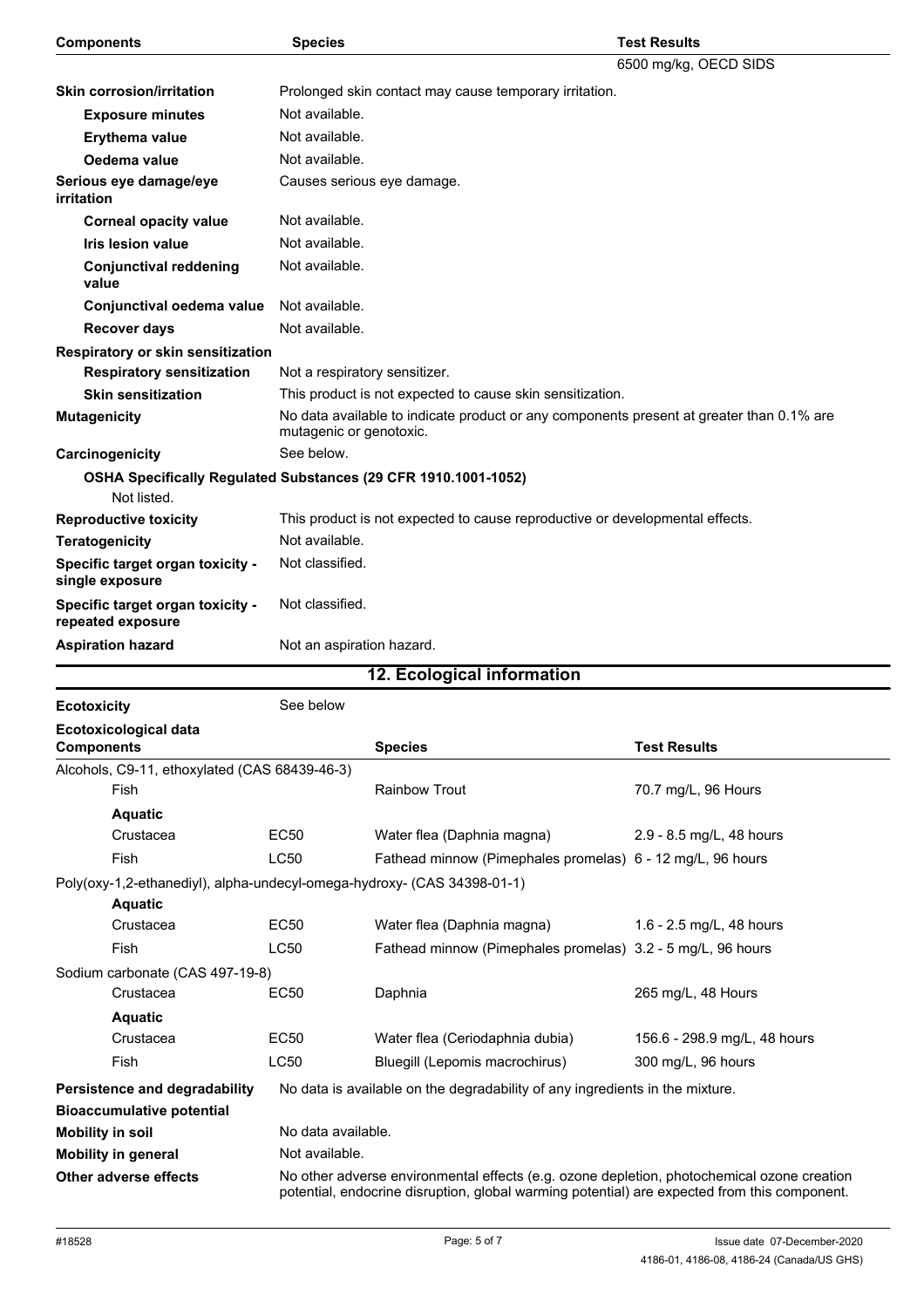|                                                                         | 13. Disposal considerations                                                                                                                                                                                                |  |  |
|-------------------------------------------------------------------------|----------------------------------------------------------------------------------------------------------------------------------------------------------------------------------------------------------------------------|--|--|
| <b>Disposal instructions</b>                                            | Collect and reclaim or dispose in sealed containers at licensed waste disposal site. Dispose of<br>contents/container in accordance with local/regional/national/international regulations.                                |  |  |
| <b>Local disposal regulations</b>                                       | Dispose in accordance with all applicable regulations.                                                                                                                                                                     |  |  |
| Hazardous waste code                                                    | The waste code should be assigned in discussion between the user, the producer and the waste<br>disposal company.                                                                                                          |  |  |
| Waste from residues / unused<br>products                                | Dispose of in accordance with local regulations. Empty containers or liners may retain some<br>product residues. This material and its container must be disposed of in a safe manner (see:<br>Disposal instructions).     |  |  |
| <b>Contaminated packaging</b>                                           | Since emptied containers may retain product residue, follow label warnings even after container is<br>emptied. Empty containers should be taken to an approved waste handling site for recycling or<br>disposal.           |  |  |
|                                                                         | 14. Transport information                                                                                                                                                                                                  |  |  |
| <b>Transport of Dangerous Goods</b><br>(TDG) Proof of Classification    | Classification Method: Classified as per Part 2, Sections 2.1 - 2.8 of the Transportation of<br>Dangerous Goods Regulations. If applicable, the technical name and the classification of the<br>product will appear below. |  |  |
| U.S. Department of Transportation (DOT)                                 |                                                                                                                                                                                                                            |  |  |
| Not regulated as dangerous goods.                                       |                                                                                                                                                                                                                            |  |  |
| <b>Transportation of Dangerous Goods (TDG - Canada)</b>                 |                                                                                                                                                                                                                            |  |  |
| Not regulated as dangerous goods.                                       |                                                                                                                                                                                                                            |  |  |
|                                                                         | 15. Regulatory information                                                                                                                                                                                                 |  |  |
| <b>Canadian federal regulations</b>                                     | This product has been classified in accordance with the hazard criteria of the HPR and the SDS<br>contains all the information required by the HPR.                                                                        |  |  |
| Export Control List (CEPA 1999, Schedule 3)                             |                                                                                                                                                                                                                            |  |  |
| Not listed.                                                             |                                                                                                                                                                                                                            |  |  |
| <b>Greenhouse Gases</b>                                                 |                                                                                                                                                                                                                            |  |  |
| Not listed.<br><b>Precursor Control Regulations</b>                     |                                                                                                                                                                                                                            |  |  |
| Not regulated.                                                          |                                                                                                                                                                                                                            |  |  |
| <b>WHMIS 2015 Exemptions</b>                                            | Not applicable                                                                                                                                                                                                             |  |  |
| <b>US federal regulations</b>                                           | This product is a "Hazardous Chemical" as defined by the OSHA Hazard Communication<br>Standard, 29 CFR 1910.1200.                                                                                                          |  |  |
|                                                                         | TSCA Section 12(b) Export Notification (40 CFR 707, Subpt. D)                                                                                                                                                              |  |  |
| Not regulated.<br><b>CERCLA Hazardous Substance List (40 CFR 302.4)</b> |                                                                                                                                                                                                                            |  |  |
| Not listed.<br><b>SARA 304 Emergency release notification</b>           |                                                                                                                                                                                                                            |  |  |
| Not regulated.                                                          |                                                                                                                                                                                                                            |  |  |
| Not listed.                                                             | OSHA Specifically Regulated Substances (29 CFR 1910.1001-1052)                                                                                                                                                             |  |  |
|                                                                         | Superfund Amendments and Reauthorization Act of 1986 (SARA)                                                                                                                                                                |  |  |
| <b>SARA 302 Extremely</b><br>hazardous substance                        | No                                                                                                                                                                                                                         |  |  |
| SARA 311/312 Hazardous<br>chemical                                      | Yes                                                                                                                                                                                                                        |  |  |
| <b>Classified hazard</b><br>categories                                  | Serious eye damage or eye irritation                                                                                                                                                                                       |  |  |
| SARA 313 (TRI reporting)<br>Not regulated.                              |                                                                                                                                                                                                                            |  |  |
| <b>Other federal regulations</b>                                        |                                                                                                                                                                                                                            |  |  |
| Not regulated.                                                          | Clean Air Act (CAA) Section 112 Hazardous Air Pollutants (HAPs) List                                                                                                                                                       |  |  |
| Not regulated.                                                          | Clean Air Act (CAA) Section 112(r) Accidental Release Prevention (40 CFR 68.130)                                                                                                                                           |  |  |
| <b>US state regulations</b>                                             | See below                                                                                                                                                                                                                  |  |  |
|                                                                         | US - Texas Effects Screening Levels: Listed substance                                                                                                                                                                      |  |  |
|                                                                         | Alcohols, C9-11, ethoxylated (CAS 68439-46-3)<br>Listed.                                                                                                                                                                   |  |  |